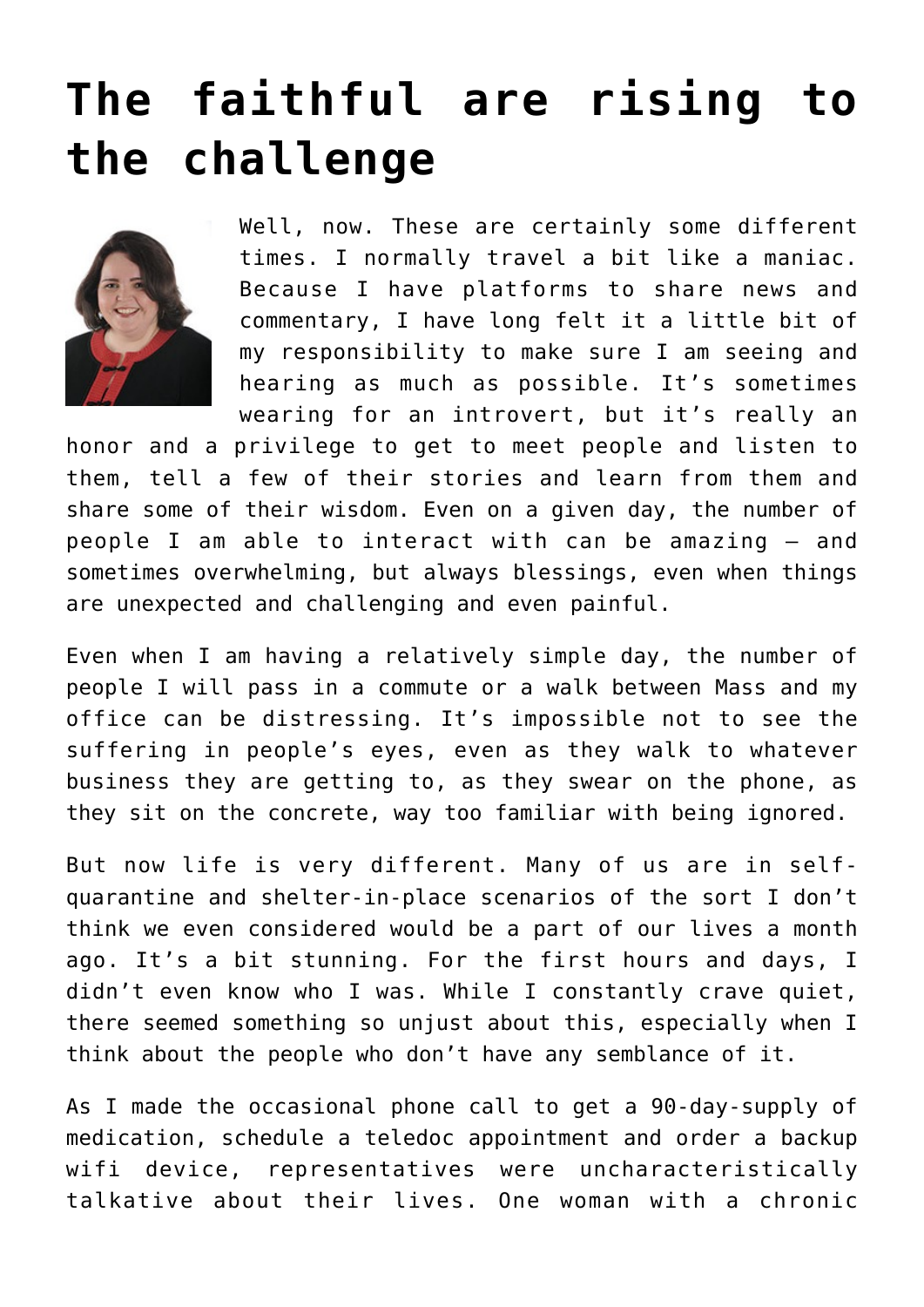condition shared her fears for her own health as her doctor told her there would be no visits indefinitely. She explained how every waking hour is about work because the demand is so great. She also shared her concern for her mental health as she lives alone in an apartment and really misses the freedom she was used to and the fellowship of people at work.

Another person helping me out said she had to go to the office because working from home wasn't possible. She assured me they were maintaining the 6-foot-distance rule, but the quivering in her voice made the worry obvious. And how about all those people who have been making deliveries for us? Along with the doctors, nurses and everyone on the frontlines of this coronavirus crisis, they are nowhere near feeling like they are living an extended snow day. There are teachers who are learning a new way to teach. And there are the families who are in close quarters, for no one knows how long, confronted, perhaps, with everything they have been avoiding. In some cases, all of the things that we used to do to feel like we had meaning and purpose are gone. Your success at work looks different now, and perhaps it's jarring.

Let's pray it all can be healing.

Isn't it something how home-schooling families have a whole new respect now that education is suddenly looking different in the United States? Priorities are changing. And some of what we are watching has caused a newfound respect for the value of all human life. Unless we are purposely doing reckless things, we are all innocents in the face of this coronavirus.

And isn't it amazing how we are coming together? Even if it is online, many people seem to be gathering for prayer. Priests are getting creative, prudently using their pastoral discretion to care for people in these challenging days. The drive-through confessions, the drive-in Eucharistic adoration! Jesus cannot be withheld, even as Masses are being offered